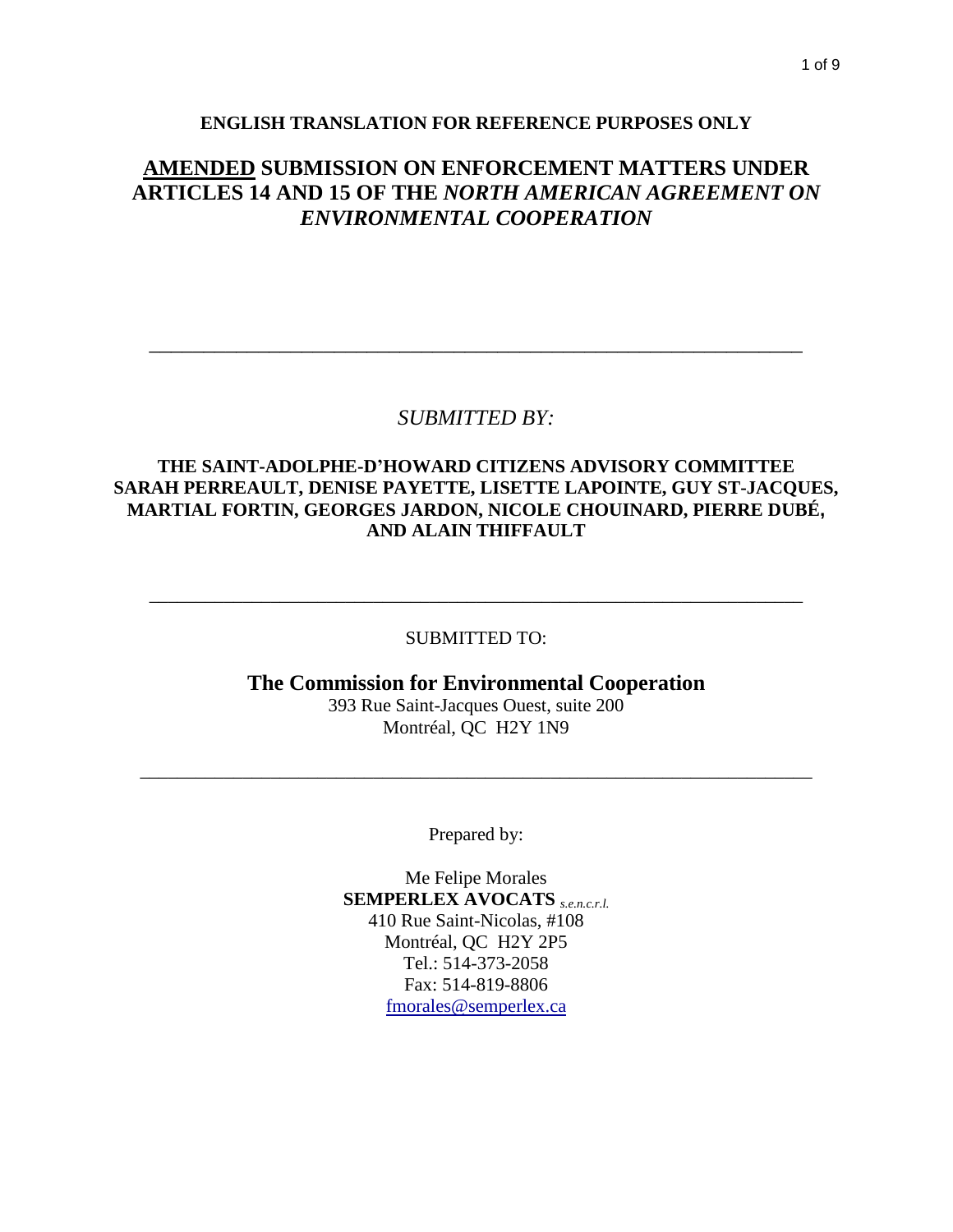#### Table of contents

- **I. Executive summary**
- **II. Background**
- **III. Applicability of Agreement to Québec**
- **IV. Failure to meet the general commitment to assess environmental impacts and provide for high levels of environmental protection**
- **V. Failure to provide private access to judicial remedies**
- **VI. Requirements under article 14 of the NAAEC**

## **I. Executive summary**

The purpose of this submission is to inform the Commission of various failures by Québec (to whom the commitments under the Agreement apply under Article 41 of the Agreement and under Québec law) to comply with various environmental laws when Crown Corporations, in particular Hydro-Québec (which holds a monopoly on transmitting electricity in Québec) apply for permits for hydroelectric projects.

### **II. Background**

 $\overline{a}$ 

The Committee is a civic citizen association made up of residents and vacationers from Saint-Adolphe-d'Howard, a municipality in the Laurentians region of Canada's province of Québec, (hereafter called the "**Municipality**"). The Municipality has 3658 residents and an average of 6500 vacation residents.

In or around February 2013, the Crown Corporation Hydro-Québec,<sup>1</sup> owned by the Québec government, announced its intention to build a 120 kV double circuit transmission line from the Grand-Brûlé substation to the Saint-Sauveur substation.<sup>2</sup> This project involved clear-cutting a considerable number of trees in a forest ecosystem and recreational/tourism area, in particular within the Municipality's territory.

Under the law currently in place, Hydro-Québec must obtain various authorizations from the government and other organizations, in particular from the Régie de l'énergie<sup>3</sup> and the Ministère de l'Environnement, for 120 kV double circuit transmission lines,  $\frac{4}{1}$  along with certain authorizations from the ministère des Ressources naturelles and others. The Municipality appeared before the Régie de l'énergie<sup>5</sup> to contest the route chosen by Hydro-Québec according

*l'environnement*—BAPE) for any transmission line of 350 kV or more.

<sup>1</sup> *Hydro-Qu*é*bec Act*, <http://www.legisquebec.gouv.qc.ca/en/ShowDoc/cs/H-5>

 $2$  See Annex 1: Project announcement and press release

<sup>3</sup> *Act Respecting the Régie de l'énergie*, <http://www.legisquebec.gouv.qc.ca/en/ShowDoc/cs/R-6.01>

<sup>4</sup> Under the *Environment Quality Act* and its regulations, public hearings must be held with the government's office of public hearings on the environment (*Bureau d'audiences publiques sur*

<sup>&</sup>lt;sup>5</sup> Decision by the Régie de l'énergie, File D-2016-130 (R-3960-2016) dated 31 August 2016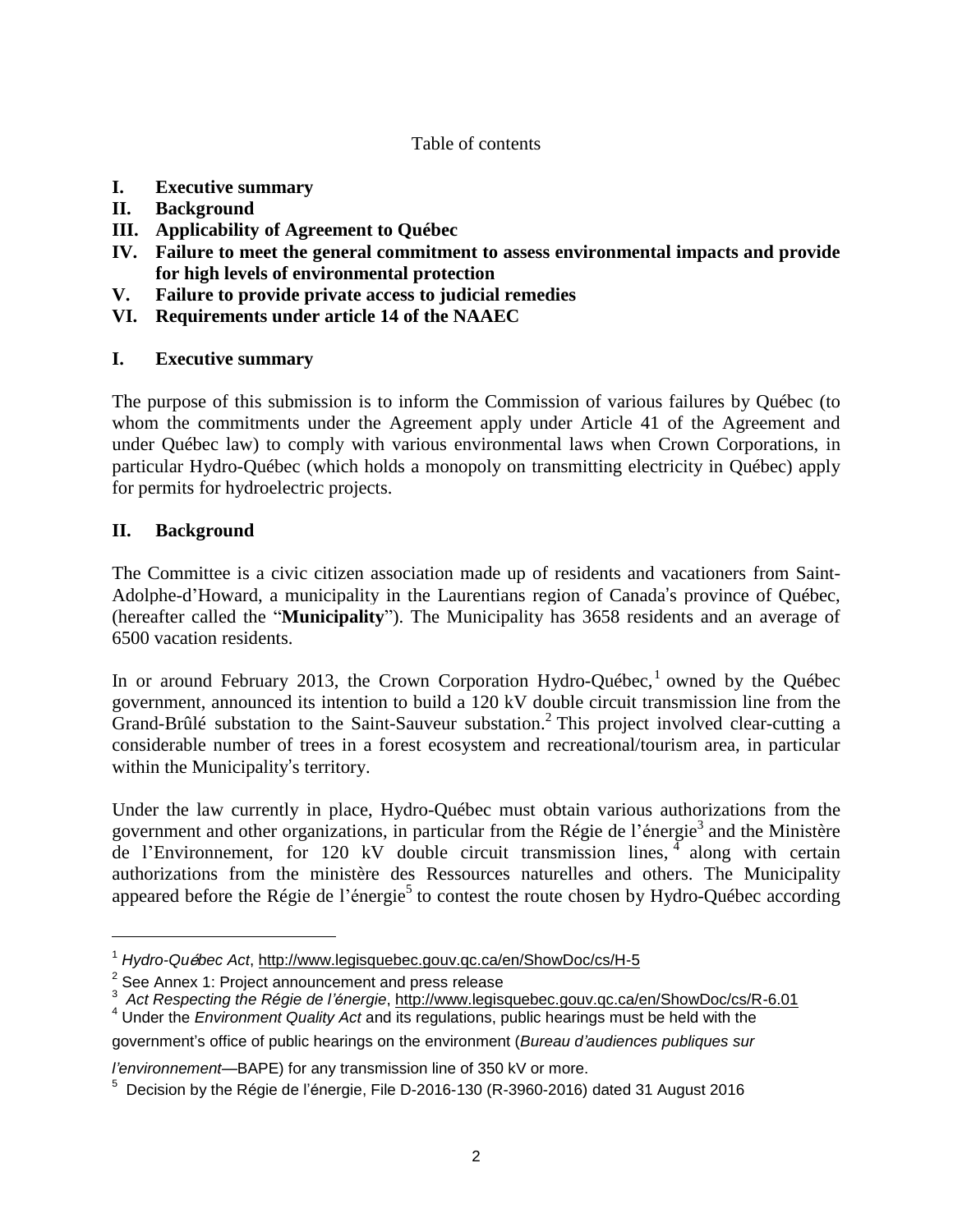to various studies and criteria. It should be noted that for Hydro-Québec, the criteria of profitability prevails under the principle, established in the 1960s, according to which Quebecers must pay the lowest possible cost for their electricity. Moreover, the Régie de l'énergie has no jurisdiction or mandate to examine environmental impact issues. Environmental monitoring and protection falls under the purview of the ministry of sustainable development, the environment, and the fight against climate change (*Ministère du Développement durable, de l'Environnement et de la Lutte contre les changements climatiques*, hereafter, the "**MDDELCC**").

Following a decision on the selected route, the MDDLECC must review each project and issue, where necessary, an authorization certificate (hereafter, "AC").<sup>6</sup> This review consists of an examination conducted by a regional-level civil servant.<sup>7</sup> In compliance with this procedure, Hydro-Québec filed an AC request on 7 March 2017.

In August 2017, the Municipality filed a document with the MDDELCC proposing various measures to mitigate the impacts of Hydro-Québec's project on the sensitive landscapes and ecosystems of Saint-Adolphe. In particular, the Municipality proposed that the high-voltage line be run underground over a distance of 10 kilometers. The MDDELCC granted Hydro-Québec an AC on 25 August 2017. Neither the Municipality, the Committee, nor any other citizen-led organization was consulted prior to the AC's issuance.

The Municipality learned of the AC's issuance on 28 August 2017<sup>8</sup> in a letter from the MDELCC [sic] rejecting the Municipality's proposals. Later, on or around 13 November 2017, when it learned that Hydro-Québec planned to bury an 18-kilometer section of a project that crossed the Canada-US border, the Municipality filed an application for judicial review and an injunction to stop the project.<sup>9</sup>

On 15 January 2018, Justice Christine Baudouin<sup>10</sup> rejected the injunction in the application, basing her decision on criteria that generally apply to any request for judicial review of environmental matters in Québec: it is now required to demonstrate, with supporting evidence, that the MDDELCC has violated a law in issuing an AC. It was also necessary to prove irreparable harm. The Municipality thus abandoned its application.<sup>11</sup>

Subsequent to the Municipality's discontinuance, Hydro-Québec began deforesting to prepare for the erection of pylons and transmission lines over forests, fields, lakeshores, wetlands, panoramic views, and recreational trails. The Citizens consider that neither the MDDELCC nor the Québec

 $\overline{a}$ [http://publicsde.regie-energie.qc.ca/projets/354/DocPrj/R-3960-2016-A-0032-Dec-Dec-2016\\_08\\_31.pdf](http://publicsde.regie-energie.qc.ca/projets/354/DocPrj/R-3960-2016-A-0032-Dec-Dec-2016_08_31.pdf) 6 Authorization certificates are provided for under the *Environment Quality Act*, LRQ c. Q-2 [http://www.legisquebec.gouv.qc.ca/en/ShowDoc/cs/Q-2.](http://www.legisquebec.gouv.qc.ca/en/ShowDoc/cs/Q-2)

<sup>7</sup> See *Act Respecting the Minist*è*re Du D*é*veloppement Durable, De L*'*environnement Et Des Parcs* [www.legisquebec.gouv.qc.ca/en/ShowDoc/cs/M-30.001.](http://www.legisquebec.gouv.qc.ca/en/ShowDoc/cs/M-30.001)

 $8$  See letter from MDELCC [sic] to the Municipality, dated 28 August 2017, in Annex 2.

 $\frac{9}{8}$  See claim 500-17-101387-176 in Annex 3.

<sup>&</sup>lt;sup>10</sup> See decision in Annex 4.

<sup>&</sup>lt;sup>11</sup> See Notice of Discontinuance, Annex 5.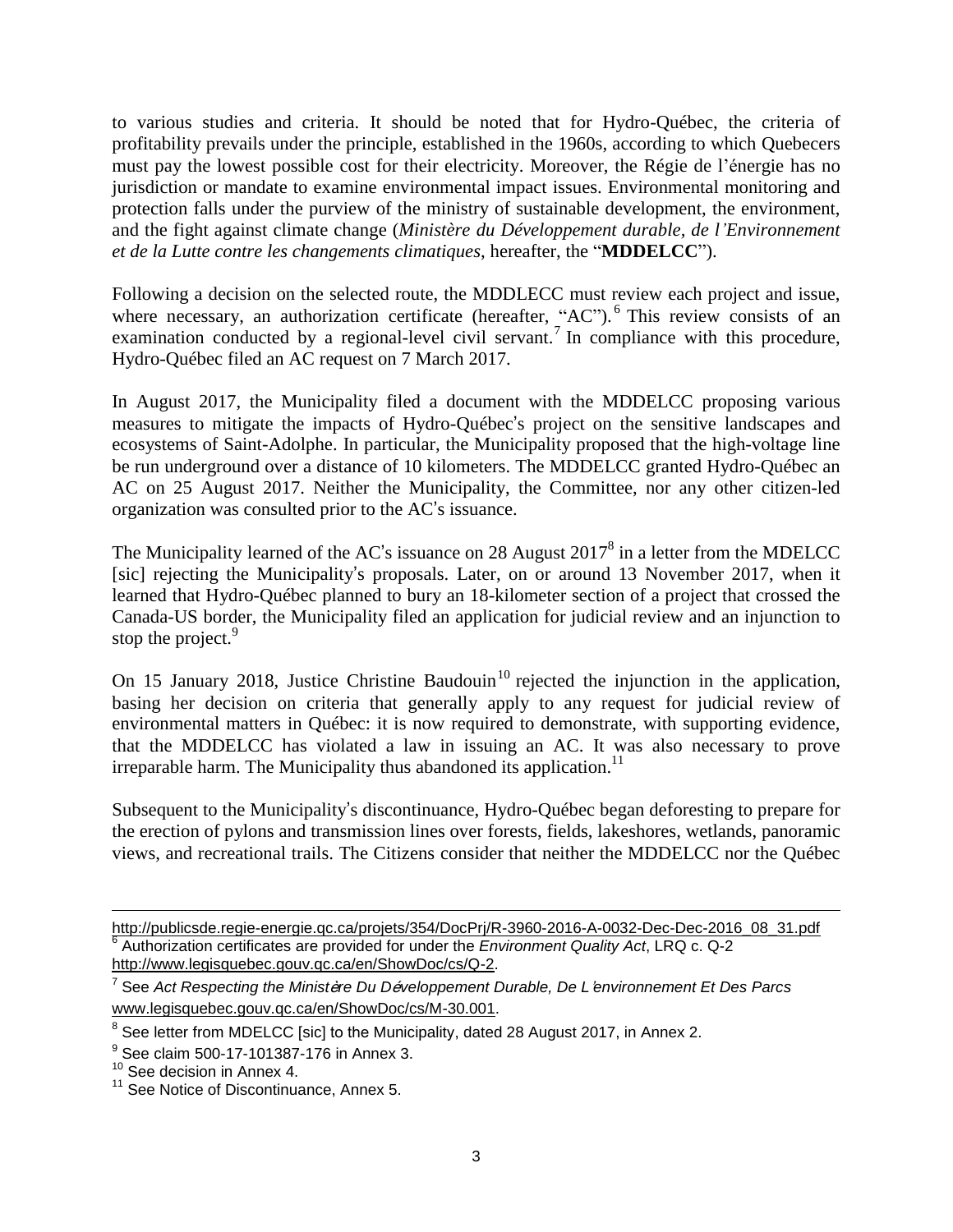courts truly used its powers or fulfilled its obligations under the *Environment Quality Act,* hence this submission filed with the Commission.

On 6 December 2018,<sup>12</sup> the MDDELCC issued a preliminary notice, warning Hydro-Québec about non-compliances. Hydro-Québec did not comply, which led to an order by the MDDELCC on 12 February 2018.<sup>13</sup>

**III. Applicability to Québec of the commitments under the Agreement**Article 41 of the Agreement states that Annex 41 applies to the Parties mentioned in that Annex. Paragraph 1 of Annex 41 states that:

On the date of signature of this Agreement, or of the exchange of written notifications under Article 47, Canada shall set out in a declaration a list of any provinces for which Canada is to be bound in respect of matters within their jurisdiction. The declaration shall be effective on delivery to the other Parties, and shall carry no implication as to the internal distribution of powers within Canada. Canada shall notify the other Parties six months in advance of any modification to its declaration.

Québec passed the *Act respecting the implementation of international trade agreements*, LRQ c M-35.2, sections 2 and 8 of which make the Agreement applicable in Québec and even allow the Commission to implement a panel determination under Article 36 with the same effects as a Superior Court judgement.

It goes without saying that Québec, as a province of Canada, and through its own legislation cited above, is bound by the commitments of the Agreement and that any failures to meet these commitments are subject to the remedies and investigations set out in the Agreement.

As part of the constitutional distribution of powers, environmental matters concerning forests, wildlife, and plants located within a province's territory fall within the exclusive jurisdiction of the provinces, in this case, Québec.

For these reasons, the Commission can and must consider failures to meet commitments stated in the Agreement made by a province of Canada set out in the list. Québec is included on this list through its own legislation passed by its own legislature and enacted by its executive. We will now describe the failures observed by the citizen members of the Committee that have taken place in Québec.

### **IV. Failure to meet the general commitment to assess environmental impacts and provide for high levels of environmental protection**

 $\overline{a}$ <sup>12</sup> See Annex 8

<sup>&</sup>lt;sup>13</sup> See Annex 9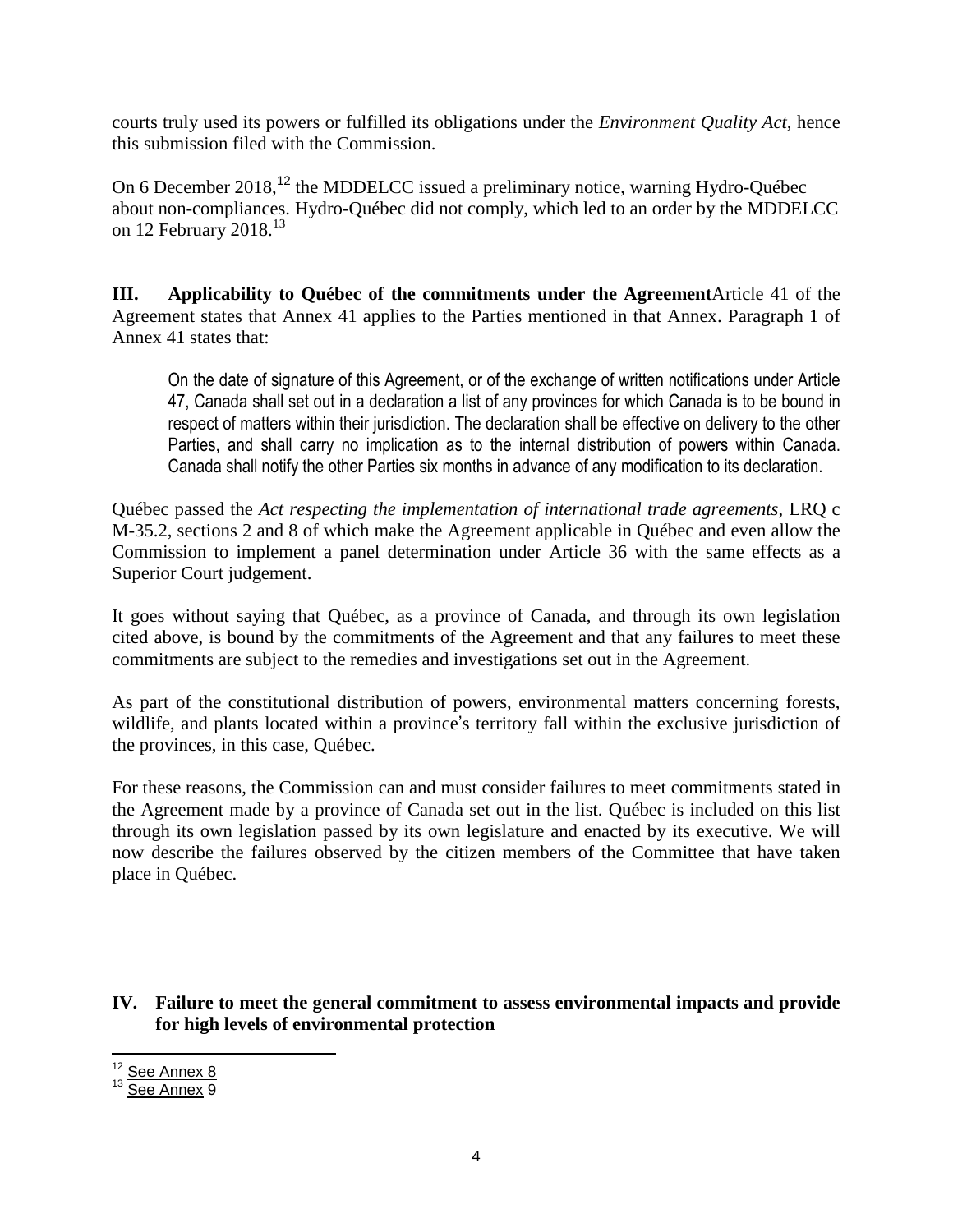It is submitted that the citizens have suffered harm through the clear-cutting of a significant number of trees to clear a path for the pylons, through the construction of temporary forest roads to access the sites, and through the erection of metal pylons and high-voltage lines that will soon be electrified and emit electromagnetic radiation.

The Committee noted that following the project's expeditious approval, its execution caused damage to plant life and water resources.

In particular, the logging and installations caused releases into lakes and streams. Black water is now found in a number of lakes and streams in the region. While Committee members and municipal officials had warned Hydro-Québec about the inadequacy of the means used to prevent such releases and sediment accumulations in lakes, the waters continue to blacken.

Hydro-Québec did not adhere to the mitigation and monitoring measures that would prevent such releases. The sediments continue to accumulate in the lakes and streams.

The MDDELCC issued a preliminary notice on 6 December 2018, followed by a report on 12 February 2019 in which Hydro-Québec was ordered to cease activities causing sediments to be released into the lakes, with which Hydro-Québec did not comply.

The orders from the MDDELCC appear to be insufficient and incomplete in terms of compliance with environmental law.

The MDDELCC has not issued meaningful sanctions or ordered meaningful reparations or mitigation measures for the project.

 $(\ldots)$ 

# **V. Requirements under article 14 of NAAEC**

In order to clarify how this submission on enforcement matters meets the criteria of article 15 [sic] of NAAEC, the Committee submits the following:

• This submission on enforcement matters aims to ensure that Québec and other Canadian provinces comply with the Agreement by maintaining and keeping their commitments under articles 3 and 6, namely, to ensure high levels of environmental protection and to improve environmental laws and regulations, all of which are objectives of the Agreement. A review of this submission will promote the objectives of the Agreement by, among other things, creating awareness of the exclusionary measures that make projects to construct electricity transmission lines immune from all citizen recourse and participation. Additionally, by reviewing Québec's legislative framework, the Commission for Environmental Cooperation will have an opportunity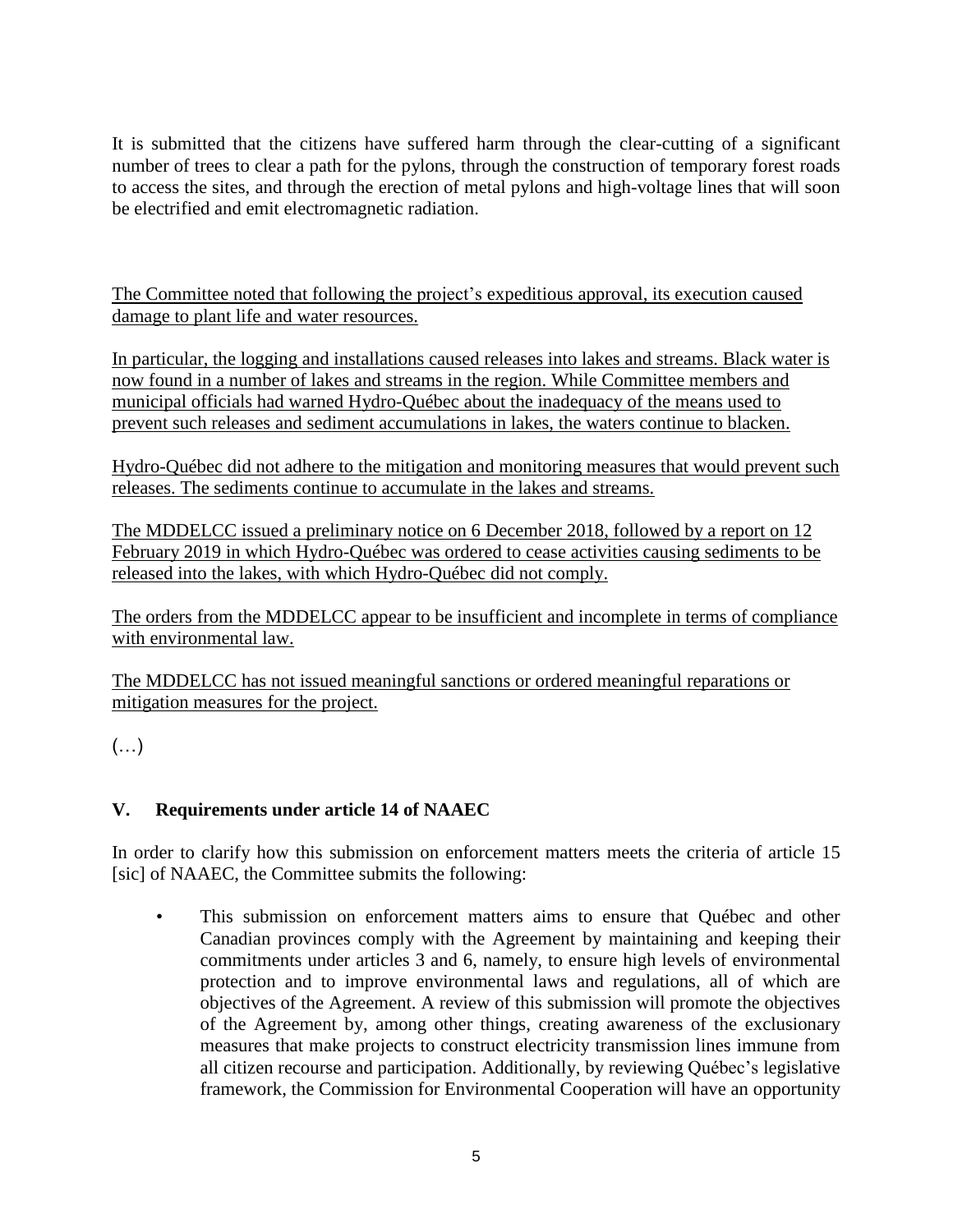to ensure that it meets international criteria for transparency, accessibility, and citizen participation – values shared by most Quebecers.

- The situation has been brought to the attention of the relevant Québec authorities by means cited previously, namely:
	- Correspondence and written submissions in August 2017.
	- Notice of the legal claim and arguments before the Superior Court in December 2018 and January 2018.
	- As previously shown, the Québec government's response was to ignore written and verbal submissions made by the Municipality (as well as by members of the Committee who reside there) and to vigorously contest the legal proceedings.
- The construction of electricity transmission lines will continue and increase in Québec, since they form part of Québec's strategic economic plan. It is therefore in the interest of future generations that the substantive and procedural guarantees stated in the Agreement be affirmed.
- The Committee hereby states that this submission is aimed at promoting the enforcement of the law and the Agreement and not at harassing Hydro-Québec or the electricity generation or transmission industry. As stated previously, its participation and even its legal actions have promoted the public interest so that the MDDELCC would consider burying a portion of the high-voltage line in order to reduce or mitigate the environmental impact. The Committee gains nothing by harassing Hydro-Québec because all Québec citizens depend on it for their needs and are proud of its technical prowess. However, having no domestic forum for addressing its grievances, it has no choice but to turn to this supranational body.
- The Committee is made up entirely of Québec citizens.
- The harm suffered by the members of the Committee has been set forth in this submission. To clarify, we repeat that this consists of:
	- Loss of their landscape through logging and the construction of pylons, where the *EQA* defines the environment as the air, soil, water, and trees, and the Laurentians region has had a landscape protection charter ratified by 150 organizations since 2004.
	- Failure to enforce the criteria set out in the *Sustainable Development Act* in approving a project, with no reasoning or explanation from the authorities.
	- Repeated and significant sediment flows into streams and lakes adjacent to major logging and access road construction sites for future pylons 49 to 57.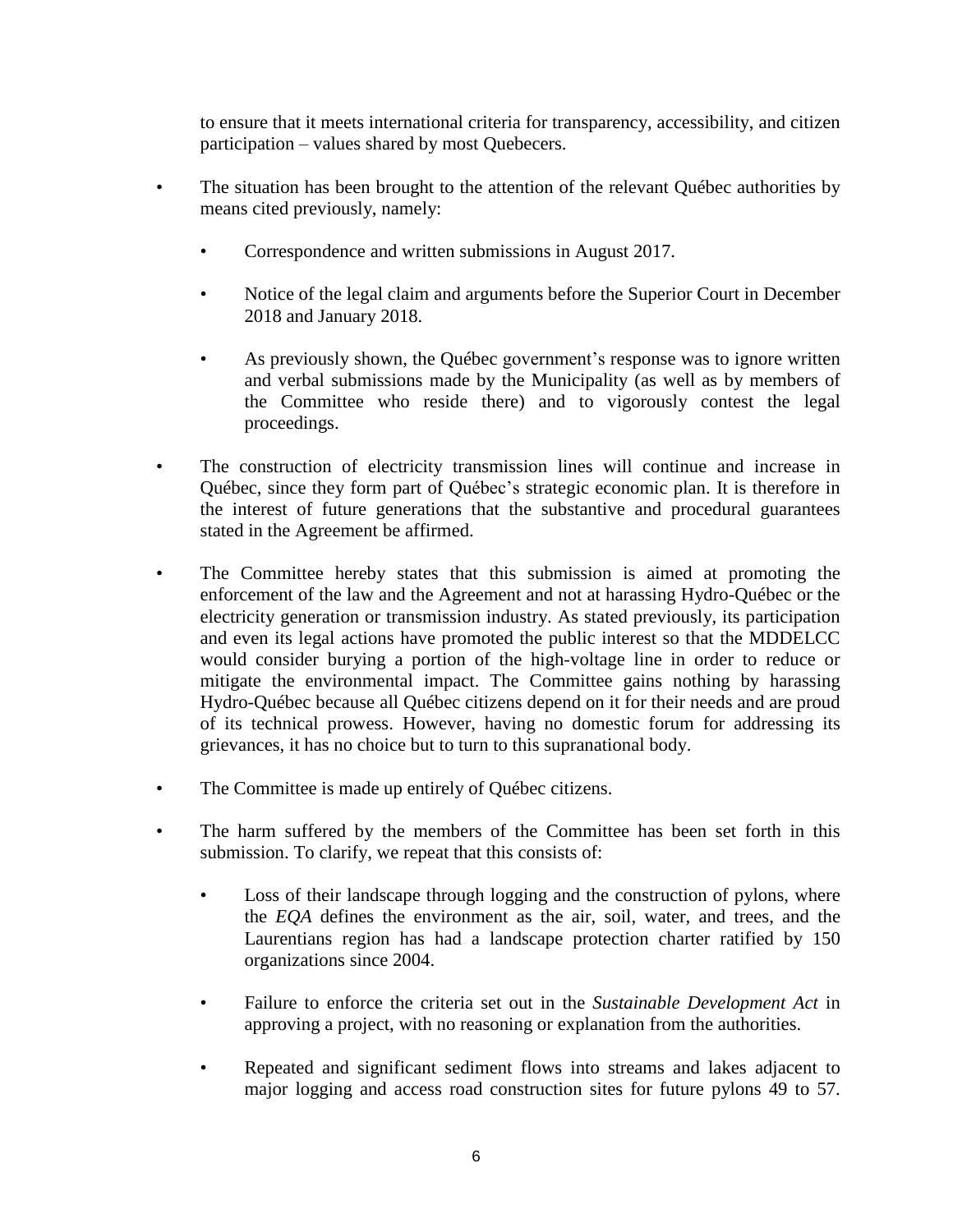The lack of mitigation measures in a steep and sensitive area to prevent sediment releases affecting Trois-Frères and Massie lakes (brown and cloudy water). The necessary mitigation measures were not required in the environmental authorization certificate, though they were part of the recommendations made by the Municipality and the citizens (Lac Trois-Frères sector, April 2017). As anticipated, these accumulations did indeed occur.

- Subsequent to the observation (by HQ, the Municipality, and an environment ministry inspector) of sediments in the brook adjacent to the site of pylon 56, Hydro-Québec installed mitigation measures. HQ stated, however, that it took no responsibility for the release. Mitigation measures were thus taken at the site of pylon 56. However, following subsequent sedimentation episodes and an inspection by the environment ministry, it was observed that further mitigation measures were necessary over the entire worksite.
- Noise, dust, and obstructions during the logging and construction periods.
- (…) Loss of property values in the vacation-home sector due to the presence of pylons; possible harms to health of future generations from electrical and magnetic fields.
- Deterioration of water quality and walking paths due to the accumulation of sediments in lakes located in the zone where trees were logged and pylons erected.
- We have established the issues for which the Committee feels the Commission should examine this situation, namely:

- Regarding article 6 of the Agreement, the complete denial of access to remedies with respect to the execution of hydroelectric projects due to Hydro-Québec's absolute immunity.

 $-$  (...)

-To determine whether the monitoring and corrective sanctions issued by the MDDELCC comply with articles 2 and 3 of the Agreement.

- As shown, the Municipality attempted multiple means of addressing both the administration and the courts, which were met with categorical denials by these bodies. It is therefore submitted that private remedies have been pursued and exhausted.
- The submitted information is verifiable and true.

Presented respectfully on 11 April 2018.

\_\_\_\_\_\_\_\_\_\_\_\_\_\_\_\_\_\_\_\_\_\_\_\_\_\_\_\_\_\_\_\_\_\_

### **SEMPERLEX AVOCATS** *s.e.n.c.r.l.*

Me Felipe Morales Counsel for the Committee presenting the Submission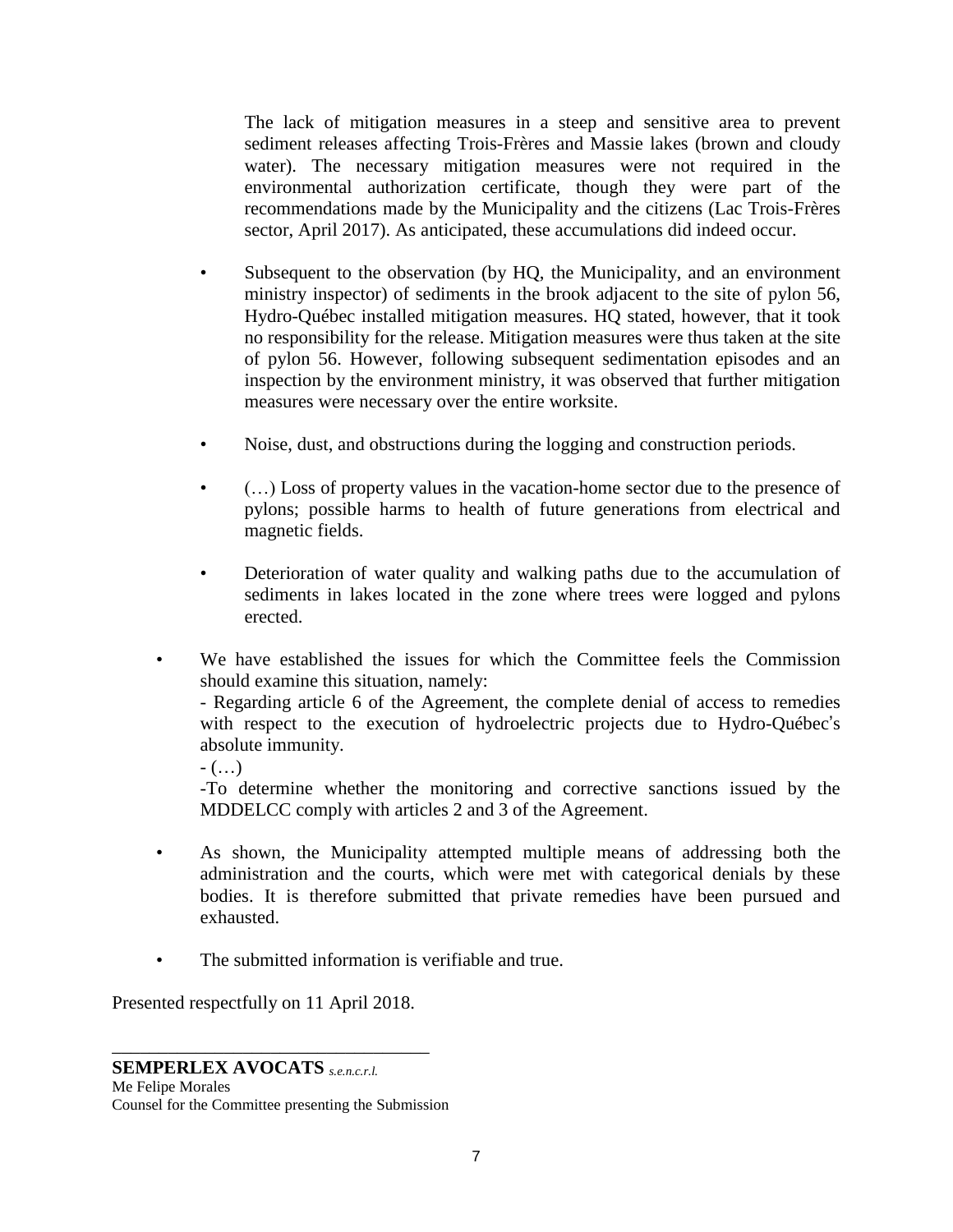410 Rue Saint-Nicolas, #108 Montréal QC H2Y 2P5 Tel.: 514-373-2058, ext. 2 Fax: 514-819-8806 [fmorales@semperlex.ca](mailto:fmorales@semperlex.ca)